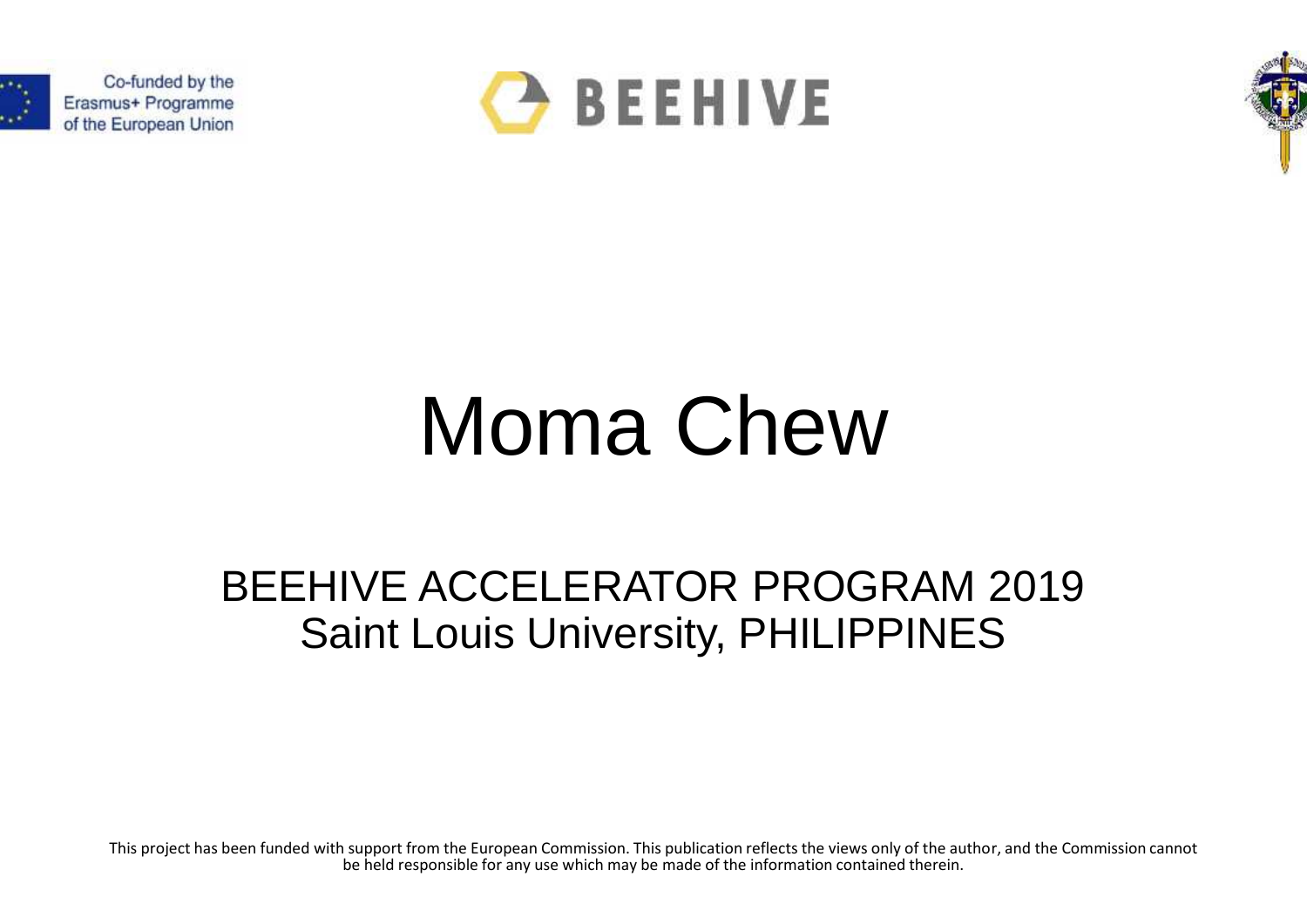

Co-funded by the Erasmus+ Programme of the European Union



## **Team Profile**



| Startup Team | BAMBOTTLE                                                                                                                                                                                                                                                                          |
|--------------|------------------------------------------------------------------------------------------------------------------------------------------------------------------------------------------------------------------------------------------------------------------------------------|
| The Pitch:   | MOMA CHEW; Betel Nut Chewy Candy – a first-ever cleaner and healthier alternative to the traditional moma or nga nga. Moma Chew is a product<br>which aims to reduce and eventually eliminate Environmental and Health related negative consequences of the traditional betel nut. |
| Name:        | Austin Miguelle L. Ogad                                                                                                                                                                                                                                                            |
| Position:    | Founder and CEO                                                                                                                                                                                                                                                                    |

| Name:     | <b>Kenneth Andal</b> |
|-----------|----------------------|
| Position: |                      |
|           | Co-founder and CFO   |

| Name:     | James Quizon       |
|-----------|--------------------|
| Position: |                    |
|           | Co-founder and COO |

| Name:     | Kim Soriano                           |
|-----------|---------------------------------------|
| Position: |                                       |
|           | Co-founder and Director for Marketing |

This project has been funded with support from the European Commission. This publication reflects the views only of the author, and the Commission cannot be held responsible for any use which may be made of the information contained therein.